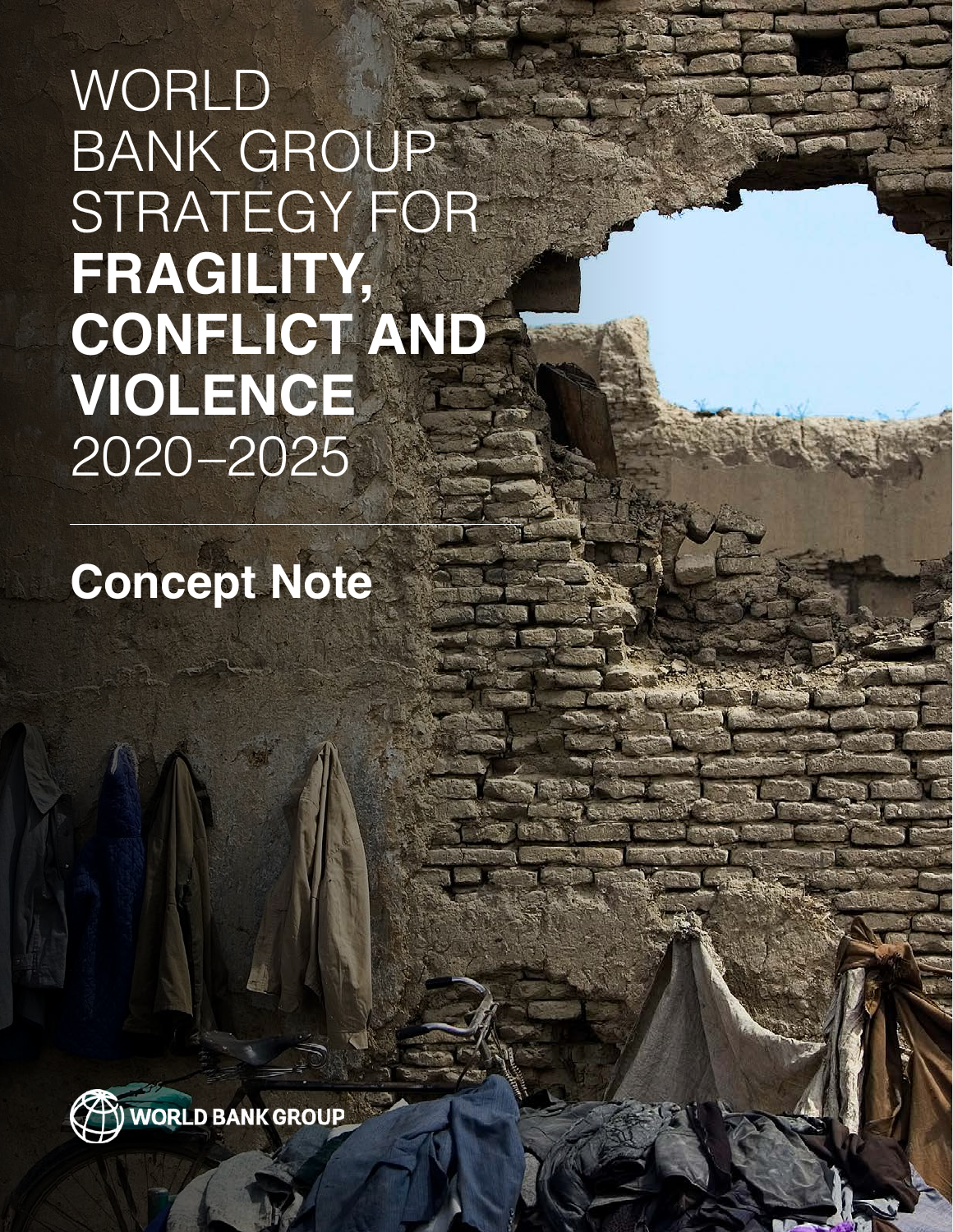# 1. OVERVIEW

Fragility, conflict, and violence (FCV) has become the new development frontier. By 2030, at least half of the world's poor people will be living in fragile and conflict-affected settings.<sup>1</sup> The impact of FCV is particularly profound on the most vulnerable people and communities, whose livelihoods and economic opportunities are threatened. The global fragility landscape has worsened significantly, with more violent conflicts than at any time in the past 30 years; the largest forced displacement crisis since World War II; high levels of interpersonal and gang violence; and conflicts driving 80 percent of all humanitarian needs.

Today, conflict and violence impact more civilians than at any point over the last two decades. FCV situations have a clear impact on poverty and, strikingly, the extreme poverty rate is rising only in fragile countries.<sup>2</sup> In many contexts, this is due to large-scale violence, a collapse in basic services delivery, and the weakening of core state functions—dynamics that characterize most FCV situations and represent both a humanitarian and development challenge that calls for comprehensive and coordinated international responses. It will prove impossible to achieve the World Bank Group's twin goals of ending extreme poverty and boosting shared prosperity unless fragility, conflict, and violence are tackled.

For these reasons, addressing FCV has become the core business of the World Bank Group (WBG)

### **The World Bank Group's Recent Engagement in FCV Settings:**

Over the past decade the WBG has significantly scaled up its engagement and resources to address FCV challenges. It has been involved in situations of conflict and fragility, notably on post-conflict reconstruction and Disarmament, Demobilization and Reintegration (DDR). With the World Development Report 2011: Conflict, Security, *and Development*, the WBG highlighted the close link between security, justice, and development; the central role of institutional legitimacy for stability; and the need to reduce violence by investing in citizens' security, justice, and jobs.

As part of the  $17<sup>th</sup>$  and  $18<sup>th</sup>$  replenishments of the International Development Association (IDA17 and IDA18), the WBG doubled its core resources to fragile and conflict-affected situations (FCS) to \$14 billion, and promoted a differentiated approach to addressing diverse challenges across the FCV spectrum.3 To this end, IDA18 has proposed a more tailored engagement in different situations of fragility including by investing in conflict prevention, supporting refugees and host communities, preventing and responding to gender-based violence (GBV), engaging in situations of active conflict, and supporting transitions from conflict to peace.

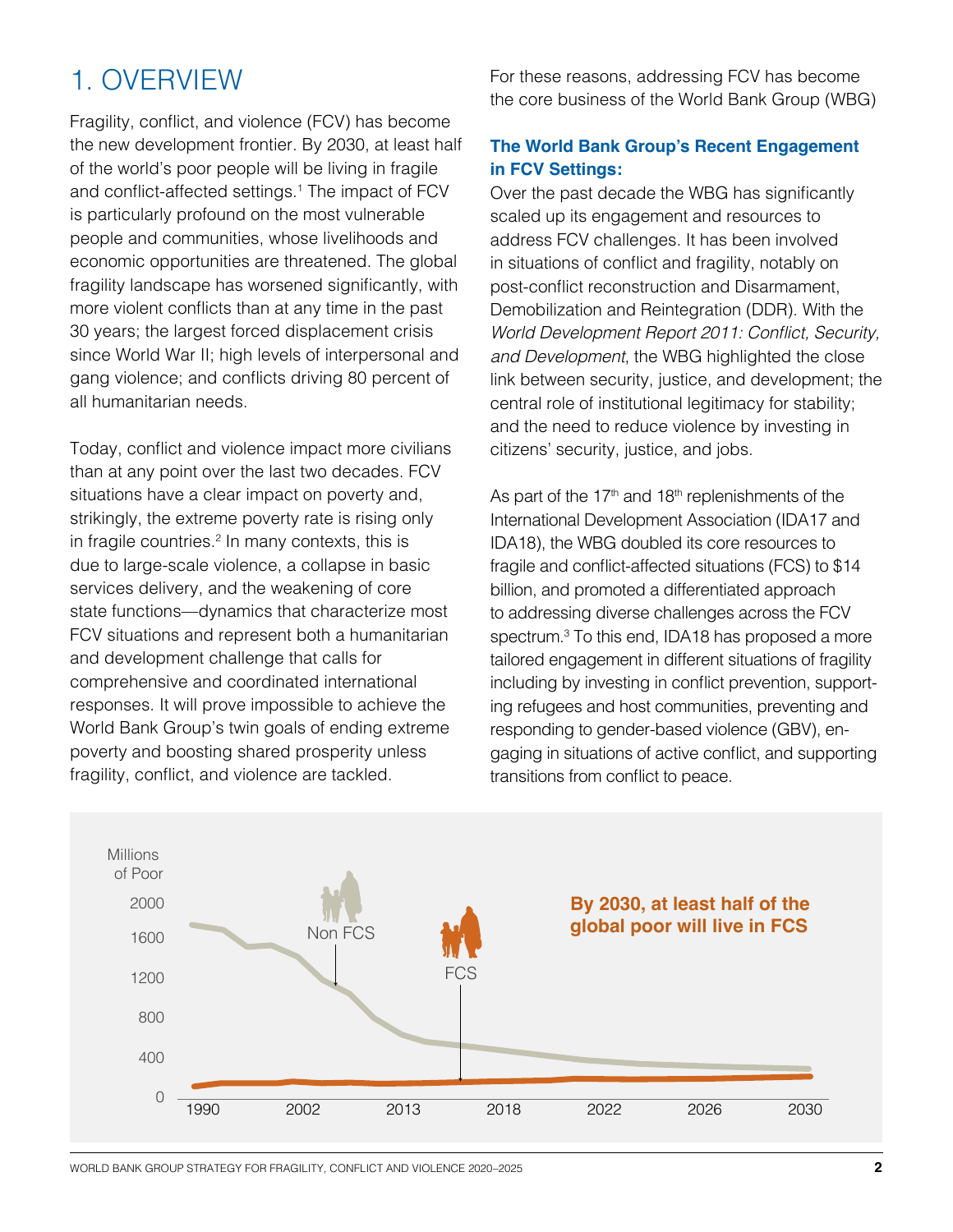In addition to the scaled-up support to low-income fragile countries as part of IDA18, the WBG Capital Package<sup>4</sup> highlighted FCV and crisis risk management as central development challenges, both in low-income countries (LICs) and middleincome countries (MICs).<sup>5</sup> These trends reflect the growing awareness that engagement in FCV contexts requires a fundamentally different approach to development than in non-FCV settings, and that significant resources must be harnessed to maximize impact on-the-ground.

#### **The Global Fragility Landscape:**

Given the complexity of the challenges at hand, much remains to be done. FCV situations are often protracted, cross-border, and compounded by transnational challenges such as climate change, rising inequality, resource scarcity, demographic pressures, new technologies, illicit financial flows, and violent extremism. Such factors can increase countries' vulnerability, and contribute to the emergence and exacerbation of multifaceted crises.

Climate change in particular is a "threat multiplier": it will aggravate already fragile situations and will contribute to more social upheaval, and even violent conflict. Climate risks – for example extreme weather events and disasters, volatile food prices, and sea-level rise and coastal degradation – increase vulnerability, exacerbate grievances, and deepen pre-existing fragility. In fact, by 2030, climate impacts could push an additional 100 million people into poverty and, by 2050, as many as 143 million people could become climate migrants in just three regions (Sub-Saharan Africa, South Asia, and Latin America).

The nature of violent conflicts is evolving, affecting both LICs and MICs. While the number of interstate conflicts has declined, regional and domestic instability has risen, largely due to the increase of intrastate conflicts in MICs. In 2016, 75 percent of people in fragile settings lived in MICs, which also counted more than twice as

many conflicts than LICs. In addition, nine out of the ten countries with the highest criminal homicide rates are middle income.<sup>6</sup>

Separately, interpersonal and gang violence annually kill many more people than violent conflicts, and thwart development. For each person who dies at war, between five and thirteen are victims of interpersonal violence.7 Young men and women are particularly affected. Today's most violent situations are linked to gang warfare, organized or drug-related crime, state brutality, murders by non-state actors, and heightened levels of interpersonal violence. These situations are at the core of fragility and are very often protracted. They impact the development of entire regions, such as Central America, and contribute to massive flows of migrants. While about 35 percent of women globally report physical or sexual violence, conflict, post-conflict, and displacement situations exacerbate violence against women and girls and lead to new forms of violence, including rape, forced marriage, trafficking, and sexual exploitation.8

Finally, FCV challenges can take root within otherwise stable societies (e.g., Mindanao region, Philippines), cut across spatial dimensions (local, subnational, national, regional, global) and across borders (e.g., Lake Chad, Sahel, the Horn of Africa) with significant destabilizing spillover effects.

#### **Peace and Stability are Global Public Goods:**

The Sustainable Development Goals (SDGs) stress the centrality of peace, justice, and security to achieve sustainable development outcomes. SDG16 highlights that development goals will not be achieved unless violence and fragility are addressed, and calls for just and sustainable development. Given the global nature of the challenge, there is a need for a comprehensive strategic vision that goes beyond regional or sectoral approaches.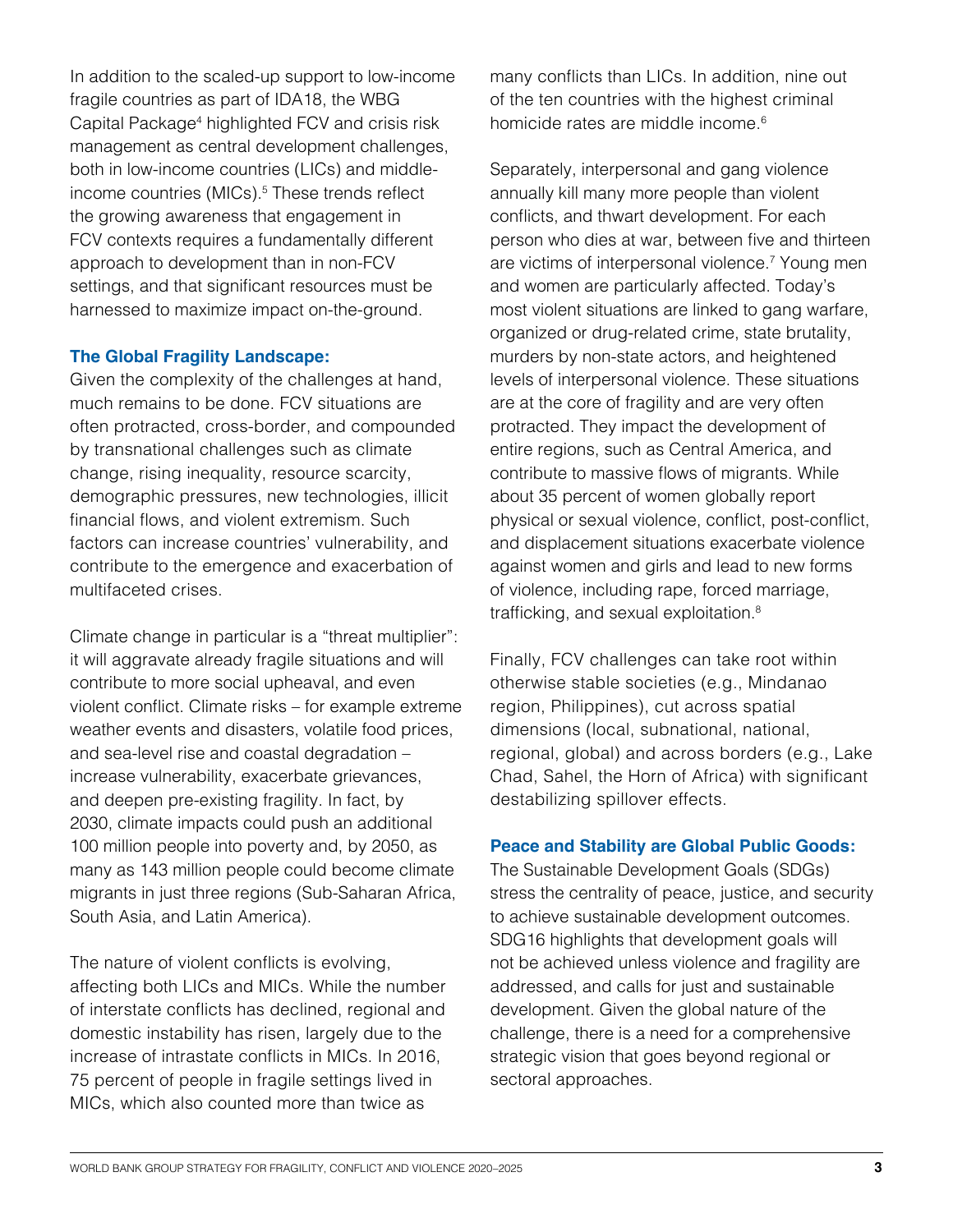

**SDG 16:** Promote peaceful and inclusive societies for sustainable development, provide access to justice for all and build effective, accountable and inclusive institutions at all levels

The nature of the support to FCV-affected countries therefore needs to be tailored, innovative, and focused on the drivers of fragility and factors of resilience. This entails going beyond economic growth and poverty reduction to also focus on promoting peace and stability—thereby challenging the notion that economic and social development alone will curb fragility.

Building on the progress made over the past years, notably under IDA18 as well as in a number of MICs, the WBG's FCV Strategy aims to identify a conceptual and operating framework and a set of priority actions over the next five years, with the ultimate goal of developing a more systematic approach to strengthen the WBG's support to client countries and vulnerable populations. Recognizing the suffering of those affected by FCV, and lost opportunities that can span generations, this comprehensive Strategy will more clearly identify both *what* to do and *how* the institution can adapt to deliver to those in greatest need. It will discuss how to scale-up development efforts to address the underlying drivers of FCV and enhance the WBG's impact in FCV settings.

This Concept Note outlines proposed areas of focus for the FCV Strategy. It outlines the global and institutional FCV context; explains the rationale for, and objectives of, the Strategy; presents key focus areas; introduces preliminary options to address operational challenges; and lays out the Strategy development process.

As part of its methodology, the FCV Strategy will take stock of how the WBG has addressed FCV challenges to date, based on its existing evaluations and reviews from the Independent

Evaluation Group (IEG).<sup>9</sup> It will identify the institution's comparative advantage and the different contributions that MIGA, IFC and the World Bank can make on the FCV agenda, as well as elaborate how to measure progress.

# 2. WHAT IS FCV AND WHY DOES IT REQUIRE A DIFFERENT APPROACH?

The FCV landscape is complex and nuanced—and clarity on how FCV is understood and defined is needed to operationalize WBG responses. The Strategy will help to define the contours of fragility, conflict, and violence based on an understanding of the complexity and diversity of situations on the ground and it will establish a typology that can guide interventions and policy changes.

This typology will need to be an expanded and differentiated approach to defining FCV that appropriately captures diverse settings across the income spectrum, and that spans regional, national and individual dimensions. Within the current Harmonized List of Fragile Situations, there is a need to distinguish situations of very different nature, scope and intensity, with a view to tailoring and prioritizing WBG approaches and responses to different FCV contexts.

### **How the Strategy will address diverse FCV challenges**

To reflect current global FCV trends, the recommended approach aims to identify specific categories for diverse situations of fragility, of conflict, and of violence:

- **(i) [Fragility] Countries with high institutional**  and social fragility, where grievances are high and/or institutional capacity is limited;
- **(ii) [Conflict] Countries affected by violent conflict;**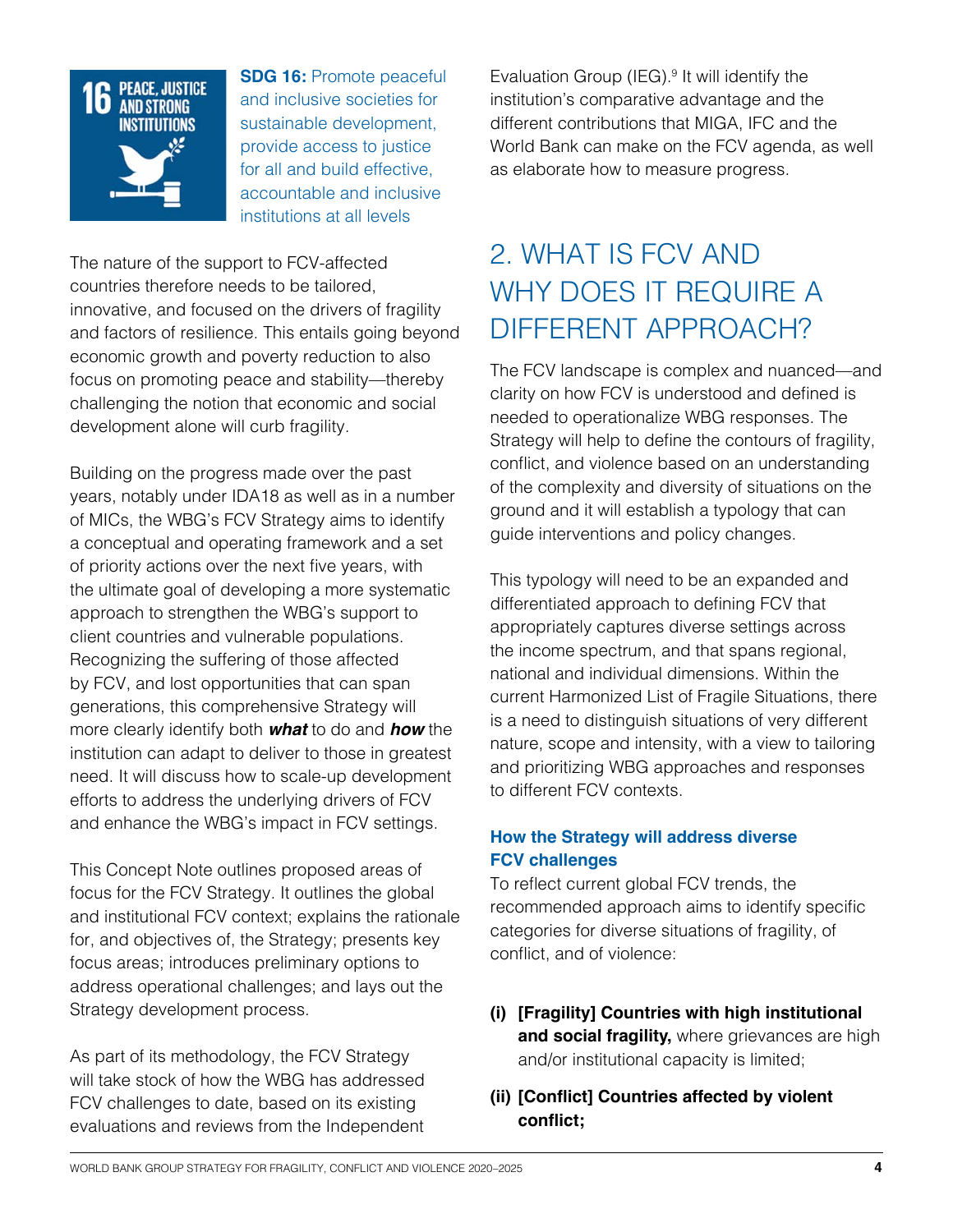### **(iii)[Violence] Countries with high levels of interpersonal violence.**<sup>10</sup>

In addition, special attention will be paid to countries at risk; countries with low-intensity conflicts, including subnational conflict; countries where fragility risks are compounded by climate change; and countries affected by spillovers such as refugee flows. These categories are not static and should be approached with flexibility since overlaps and linkages exist.

Sustainable development progress in FCV contexts is not possible without addressing the drivers, or underlying causes, of FCV and the dynamics that keep countries or subregions trapped in fragility. FCV situations are complex and result from a combination of structural problems, weak institutions, and the behaviors of a variety of actors.<sup>11</sup>

Challenges manifest at local, national, regional, and global levels, and are deeply interconnected. Local and national stakeholders can contribute to deepening fragility through mutually reinforcing incentives structures and vested interests. Leaders in the public and private spheres can generate fragility and breed systems of capture, corruption, violence, and illicit trade. The key challenge to exiting fragility then becomes one of changing incentives to positively influence behaviors. Importantly, global dynamics shape regional and national realities, and external interventions by international actors and/or neighbors can also contribute to, and reinforce, fragility traps.

Evidence and stocktaking show that navigating the complexity of FCV settings, and ultimately contributing to poverty reduction and boosting shared prosperity, require specific engagement models. The evolving understanding of FCV and its impact on development outcomes acknowledges the following key characteristics: (i) fragility has multiple dimensions that go far beyond states' capacities, and breed mistrust in formal systems

and processes; (ii) FCV typically manifests in marginalized areas, often extending beyond national borders to affect entire regions; (iii) FCV is associated with risk patterns that need to be identified and managed early on to have a better chance of preventing negative outcomes; and (iv) supporting countries to exit fragility requires innovative approaches.

As evidenced in programs and operations funded under IDA18, this engagement model calls for agile processes and policies to increase effectiveness, particularly given rapidly changing on-theground dynamics, and points to the importance of seizing windows of opportunity and engaging pro-actively in insecure environments. In view of the considerably higher risks and costs to operating in FCV settings, as well as the need for continuous supervision and tailored approaches, there is a need to align the incentives to the objectives, make trade-offs explicit, and probe the institution's risk appetite.

The engagement model should also set the stage for the WBG to leverage partnerships with humanitarian, peacebuilding, security and other development actors. In FCV contexts, no single organization – including the WBG – can act alone effectively, and therefore the WBG should position its comparative advantages and convening power to contribute to broader international efforts in support of peace, stability and prosperity. This entails strengthening and operationalizing the WBG's partnerships with the UN, the EU and other international and regional organizations, and exploring stronger cooperation with CSOs, bilateral actors and the private sector.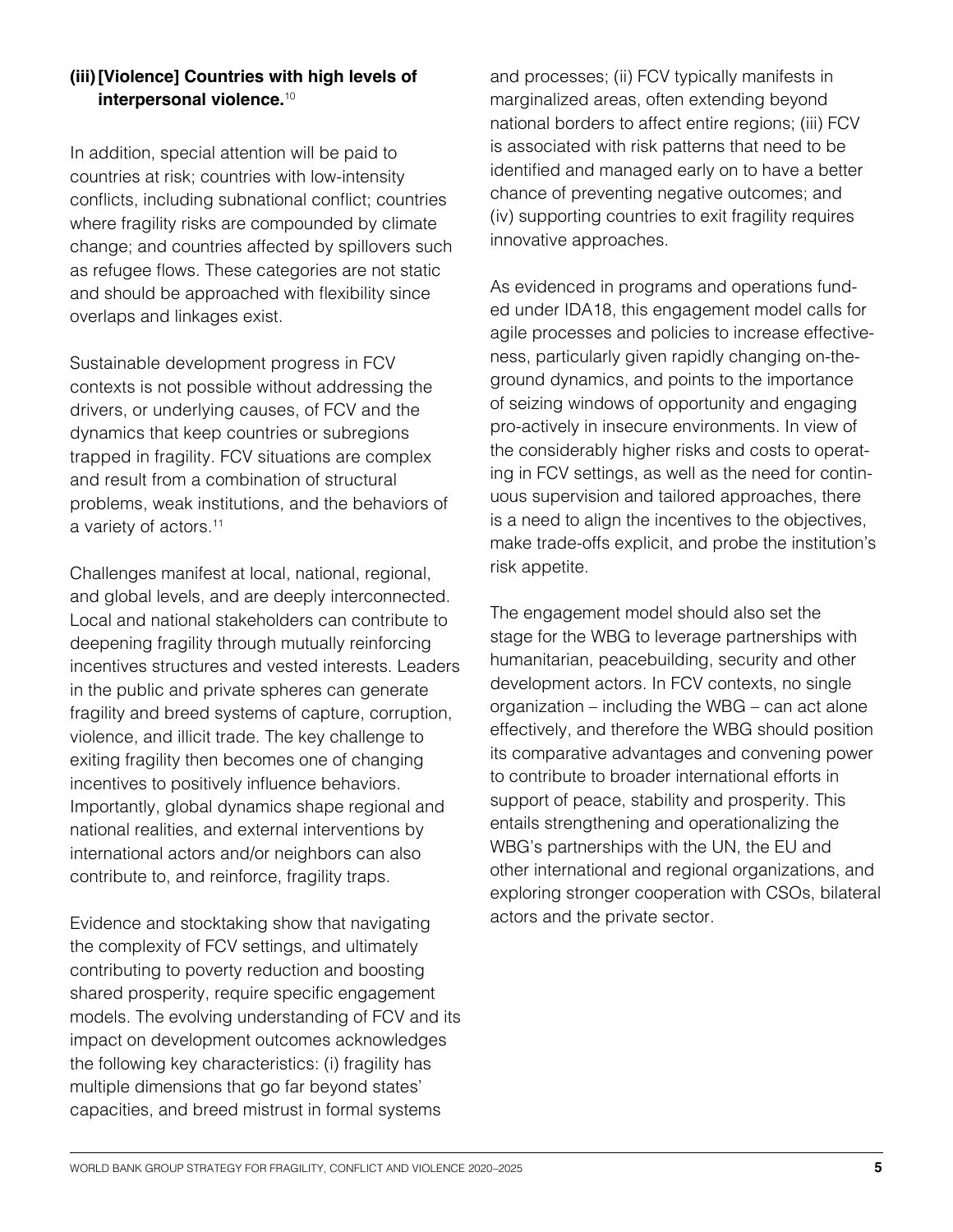# 3. OBJECTIVE OF THE FCV STRATEGY

The overarching objective of the WBG's FCV Strategy is to address the drivers of FCV in affected countries and their impact on vulnerable populations. The end game is to promote pathways toward peace and prosperity. To achieve this goal, it is important to develop a common framework for addressing FCV across the WBG, while recognizing that each FCV situation requires tailored solutions. The path from fragility to prosperity calls for welldesigned sequencing and prioritization; it is a process that requires a step-wise approach, trial and error, risk taking when opportune, and the commitment of multiple stakeholders.

#### **What the Strategy aims to achieve**

Through a shared strategic framework, the FCV Strategy will seek to leverage the comparative advantages of the WBG, IFC, and MIGA to maximize the institution's collective resources, expertise, and programs. FCV settings require a development approach that catalyzes private sector development to complement public efforts. Efforts to build state institutions, promote the development of private enterprise, and foster social cohesion, all with the aim of improving the lives of individuals, cannot be achieved through siloed approaches; rather, they require coordinated public and private sector solutions—moving from transactional to transformational methodologies, and working across the humanitarian, development peacebuilding and security nexus. The Strategy will therefore provide directions for establishing more effective partnerships between the WBG and other key players to address FCV situations.

The Strategy aims to provide a selective plan of action for the medium to long term. While it will address immediate concerns, it will also develop a vision that extends beyond the next five years. To this end, the Strategy will explore some longerterm challenges for FCV, such as: demographic pressures and their potential impact on migration

flows; how climate change acts as a threat multiplier by aggravating already fragile situations, and how countries most susceptible to fragility face particular obstacles to successful climate adaptation; the acceleration of communication technologies and social networks and their role in creating unmet expectations and reinforcing polarization; and the complex issues of how to address increased within-country inequality and the changing nature of work. While a detailed analysis of these complex issues is beyond the scope of this Strategy, major FCV-related trends and risks will be considered to identify how the WBG can best respond.

The Strategy will include indicators and propose a specific approach for monitoring WBG progress on FCV. The IEG evaluations have suggested the need for enhanced indicators to monitor WBG progress in FCV, both at the country and global levels. With projects faced with higher risks, and thereby the need for operational approaches to have greater flexibility, simple and effective monitoring tools must be developed to facilitate early identification of problems and course correction. This entails generating reliable indicators and beneficiary data for ensuring that operations do not exacerbate pre-existing social and economic cleavages and do not lose sight of outcomes. Monitoring and evaluation (M&E) systems that support an adaptive learning process during project implementation can minimize such risks. Similarly, it is key to develop sound ways to measure parameters such as trust, confidence, and perception of inclusion, and the impact that programming has on different groups of beneficiaries (by gender, region, social groups, etc.).

While operating in FCV settings can involve moderate to high risks, the risks of inaction are significantly higher. The FCV Strategy will explore how to best manage these risks. Among the top risks to consider are: (i) high risk of violence, including GBV, toward vulnerable groups; (ii)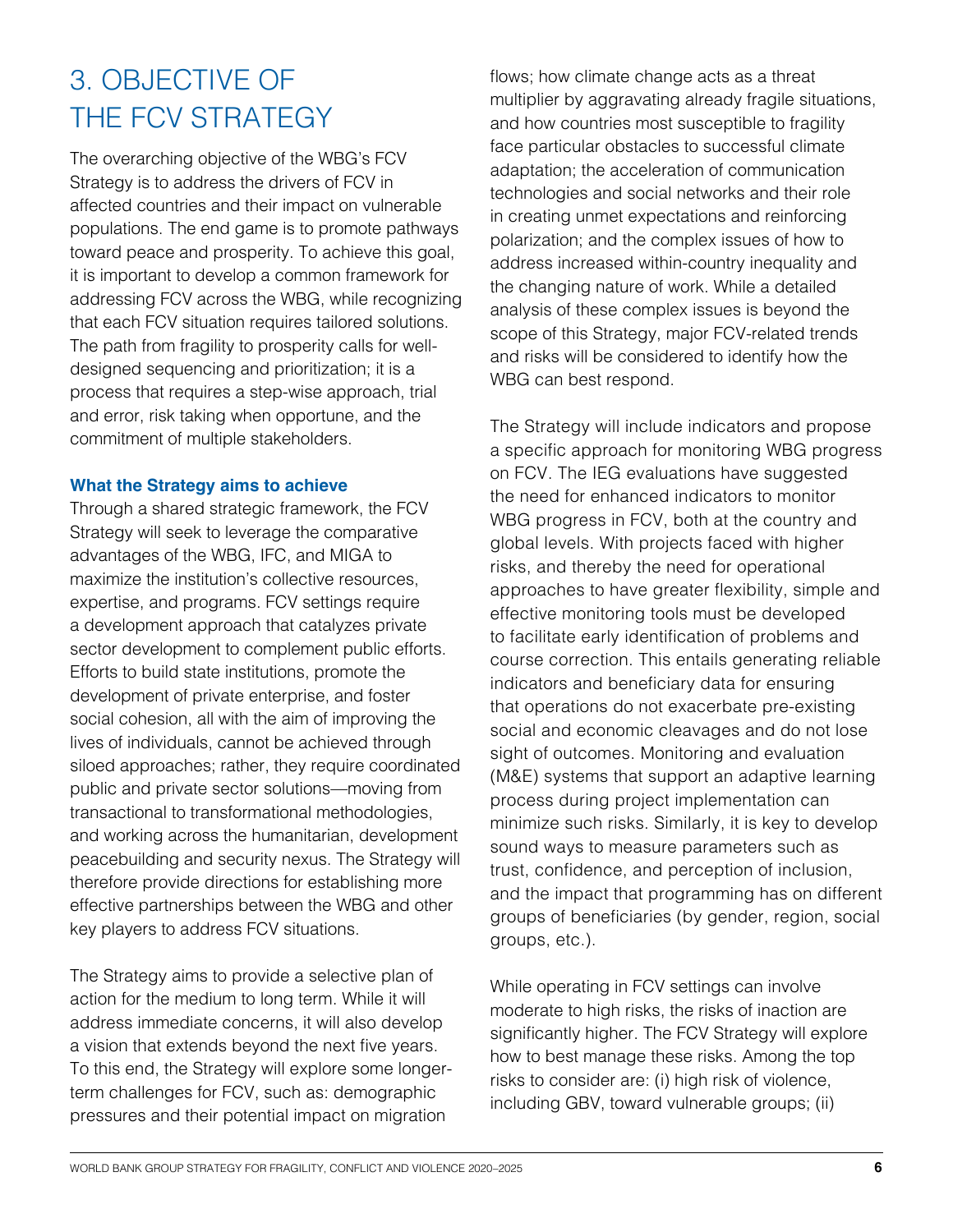high physical security risk for WBG staff, project implementation staff from borrower countries and beneficiaries; (iii) weak or inexistant institutional capacity leading to implementation risks, including in fiduciary matters, and negative impacts on development outcomes.

Building on the comprehensive WBG approach, the Strategy will also focus on how the development of the private sector can contribute to building more resilient societies. In many FCV situations, scalingup private sector development is a considerable challenge: the private sector often consists of small-scale/individual entrepreneurs driven by survival and prey to elite capture, and constrained by the lack of security, rule of law, and basic infrastructure. Promoting greater access to finance, developing sustainable financial infrastructure, providing access to energy and basic infrastructure, and advancing regulatory and investment climate reforms are all essential pieces to supporting resilience and stimulating the private sector.

Importantly, private sector development, like all development, must be guided by "do no harm" principles to avoid generating more fragility through corruption, illicit trade, and the financing of violent groups. The Strategy can articulate new tools to mobilize more private investment and catalyze private sector growth in FCV countries. The Strategy will explore new ways to mobilize more conflict-sensitive private sector support to FCV countries. Building on IFC's sharpened focus on FCV, the Strategy will also delve into the implementation of the Maximizing Finance for Development (MFD) approach and determine how to best adapt the MFD approach to FCV contexts.

#### **Strategic Areas of Engagement:**

Building on the progress made to date, the WBG has articulated a strategic operating framework to address the underlying drivers of FCV across the fragility spectrum and to support countries to escape fragility traps. Four areas of engagement have been identified:

- **• Pivoting toward prevention.** The WBG seeks to address risks before they turn into fullblown crises. The joint UN-WBG Pathways for Peace study found that for every \$1 invested in prevention, about \$16 are saved down the road. By focusing on prevention, the international community can direct more resources to sustainable development outcomes, rather than continuously responding to emergencies.
- **• Remaining engaged in situations of active conflict and crisis.** In order to preserve essential institutions and maintain service delivery, the WBG is focusing on providing critical development support in the most difficult of circumstances, including in subnational regions affected by ongoing conflict. This is key to helping societies preserve hard-won development achievements and avoid "lost generations."
- **• Helping countries escape the fragility trap.** Strengthening accountability, trust, and institutions is essential to foster the conditions required to escape fragility over the long term. Critical to this effort is building the state's legitimacy and capacity, as well as renewing the social contract between citizens and the state.
- **• Mitigating the impact of FCV on the most vulnerable**. FCV challenges are not constrained by national borders. It is therefore essential to promote development solutions that address the consequences of spillovers, which can be far-reaching and destabilizing. Through instruments like the IDA18 Refugee Sub-Window, or the Global Concessional Financing Facility, for example, the WBG has scaled up its support to countries hosting large numbers of refugees.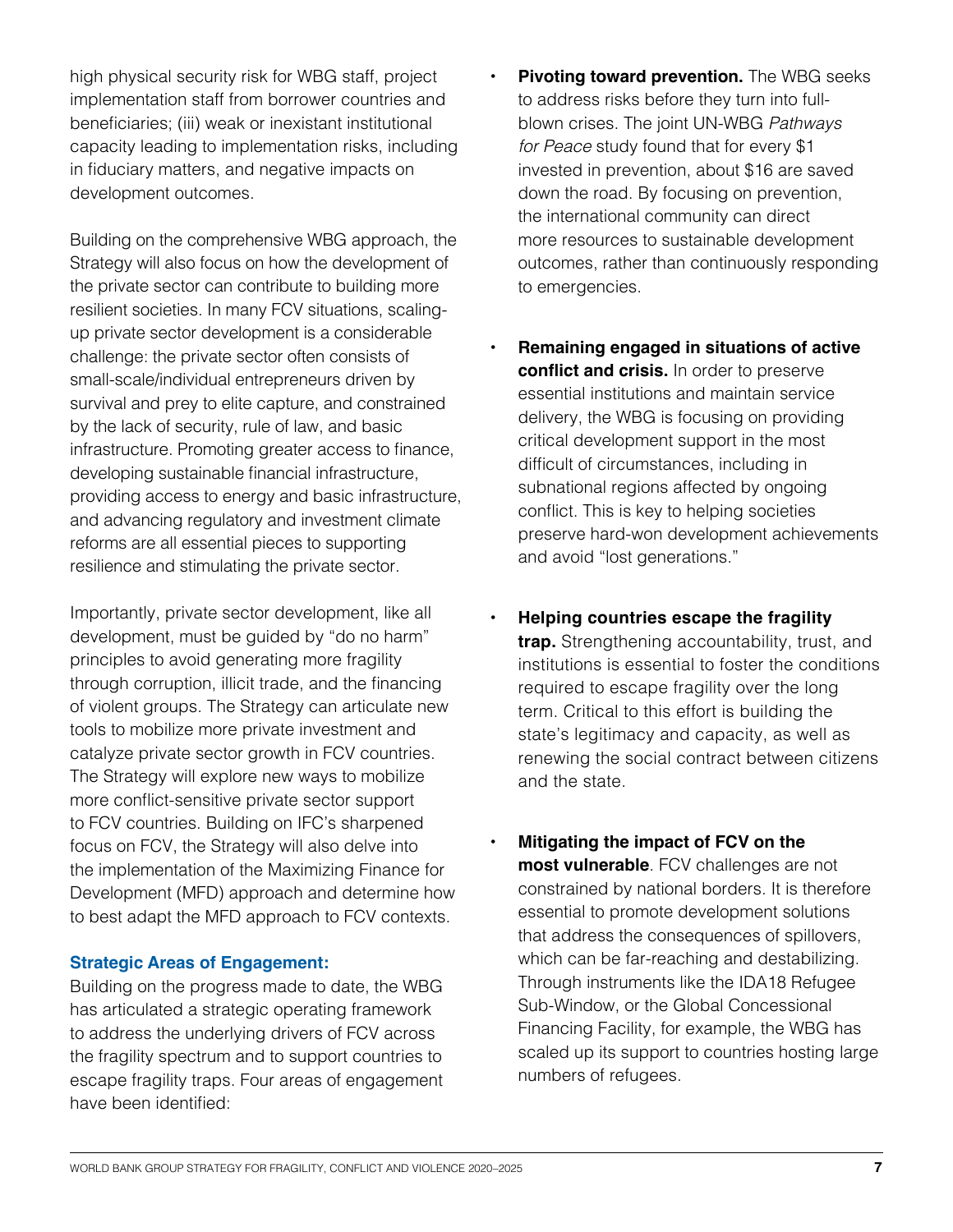Importantly, these four areas of engagement are underpinned by the need to address challenges across the FCV spectrum, at the regional, country, subnational, and community levels This is critical, for FCV threats and challenges often traverse borders – the Middle East, Lake Chad, and Sahel regions are relevant examples. In addition, the Strategy will seek out ways to more effectively deal with subnational conflict and violence, which today represent the most common form of conflict. Finally, community-level conflicts and violence have increased quite dramatically over the last decade, in both urban and rural settings, and call for targeted interventions.

# 4. KEY THEMATIC **CHALLENGES**

Addressing FCV within the four areas of engagement requires targeted, thematic interventions that are tailored to specific contexts. Initially identified themes that may require prioritization, scaled up efforts, or shifts in approaches include: (i) strengthening institutions and macro-stability; (ii) delivering services to foster social inclusion; (iii) promoting livelihoods, markets, and sustainable private sector development; (iv) mitigating the impact of climate change and supporting fair access to natural resources; and (v) promoting equity and inclusion. Furthermore, improving data, evidence and monitoring is of paramount importance to effectively measure progress and design more tailored interventions. The thematic issues listed below are not exhaustive and will be further explored as part of the Strategy development process.

**Strengthening institutions and macro-stability: State legitimacy is fundamental for preventing and exiting fragility**. The legitimacy of the state in the eyes of the population should be a key consideration in WBG interventions. Beyond building capacity, strengthening state and

local institutions is a first order priority to confer legitimacy, renew the social contract between citizens and the state, and foster social cohesion. To this end, stronger and more legitimate institutions can more effectively manage power sharing, redistribution, dispute resolution, and sanctions.<sup>12</sup> Special attention is also required to address security and justice issues, promote civic engagement and transparency, and support local institutions.

#### **FCV is closely linked with macroeconomic**

**instability**. Throughout history, macroeconomic stability has been one of the first casualties of war and political crises, often resulting in the rapid accumulation of public debt, capital flight, high and rising inflation, exchange rate volatility, and other dislocations. Rebuilding the state's capacity to conduct fiscal and monetary policy is therefore a precondition for effective government service delivery, private sector development, and ensuring resilience to shocks. Revenue mobilization is equally important as FCV economies are often characterized by a narrow tax base (a consequence of conflict), as well as by fiscal pressure from high security spending. In addition, the Strategy will also focus on the rapid increase in public debt and the risk this is creating, in many FCV countries, of further destabilization. Finally, the Strategy will explore how FCV countries are challenged to manage cross-border financial flows, undertake currency reform, and prevent or contain hyperinflation.

**Delivering services to foster social inclusion:**

**Building human capital and delivering services effectively and inclusively is central to rebuilding the social contract and improving the legitimacy of the state.** While security and justice are known to be the most relevant services to address fragility, the provision of social services and social protection can reduce FCV over the long term and increase trust in the government and service providers. It is key to focus on *how* services are delivered to maximize inclusion and build trust. The FCV Strategy will build on the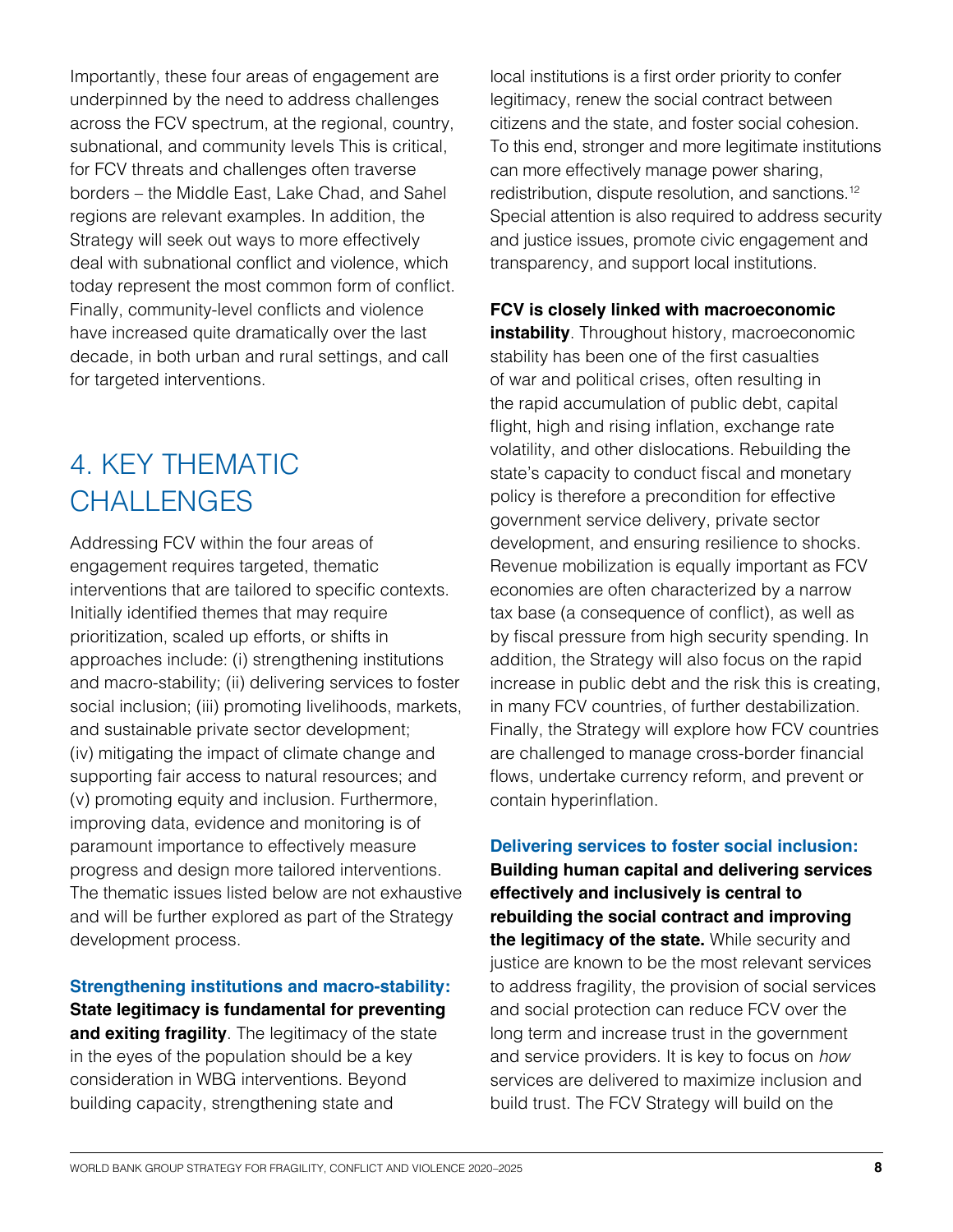directions set by the WBG's Human Capital Project and will explore how the WBG can more effectively support basic service delivery in FCV settings and strengthen trust between citizens and the state.<sup>13</sup>

**In this context, civic engagement and community-driven development (CDD) are essential in FCV settings**. In fragile situations where the state has limited capacity, the focus on how to engage citizens in overseeing service delivery and creating mechanisms to reinforce their participation is critical to improve service delivery and social cohesion. The voices of the poor and most vulnerable need to be heard, and how the socio-political context impacts the distribution of services must be well understood.

**Digital technology offers potential new solutions for FCV contexts.** The use of new communication technologies facilitates information sharing, access to finance in remote areas, and better targeting and monitoring in insecure regions. Digital technology solutions can help deliver services to the poor or migrant populations<sup>14</sup> when more traditional methods cannot (e.g., via mobile money). Information technology can be an enabler of peace, especially in polarized settings, so long as 'do no harm' principles are respected.

### **Promoting livelihoods, markets, and sustainable private sector development:**

**The private sector is instrumental to ignite economic growth, provide jobs and services, and stabilize societies**. Such activities are important for mitigating FCV risks and improving societal well-being, but are constrained by a lack of security, rule of law, dysfunctional markets, and basic infrastructure. Given the private sector's central role in providing goods and services, the needs of communities can only be met if private initiatives and enterprises are able to flourish. Private sector development can contribute to increased tax revenue, which allows governments, in turn, to strengthen their provision of services to citizens. The Strategy will explore new ways to mobilize more conflict-sensitive private sector

support to FCV countries and will delve into the implementation of the MFD approach, which requires a coordinated and integrated way of working across the different institutions that make up the WBG – the World Bank, IFC and MIGA.

# **Mitigating the impact of climate change and supporting fair access to natural resources:**

**There is a well-documented link between climate change and FCV**. Climate change can act as a stress on global economic, political, and social systems and undermine the quality of institutions, especially in fragile situations where governments have limited coping capacities and means to help their populations adapt. Given their location, the small island nations of the Pacific Ocean are especially vulnerable to the effects of climate change, including rising sea levels, intensification and recurrence of tropical cyclones and storm surges, and prolonged and harsher droughts. Climate change can increase the likelihood of violence through pressures on natural resources, particularly land and water, natural disasters, and migration. While the purpose of the FCV strategy is not to delve into the consequences of climate change, it will nonetheless explore its direct and indirect impacts in FCV contexts.

## **Successful management of natural resources plays a critical role in preventing conflict**.

Natural resources can be a powerful driver of FCV and both fuel and finance conflicts (e.g., in Eastern Congo and the Horn of Africa). Overall, 65 percent of present conflicts have a significant land dimension, while conflicts around fresh water are increasing, particularly at the subnational level, as that resource becomes scarcer. In parts of Africa, tensions between pastoralists and agriculturists over access to land and water have escalated to violence. Approaches to prevent conflicts linked to the management of natural resource assets and extractive industries need to be strengthened and expanded. While natural resources can play an important role in supporting economic growth, extractive resources and their revenues represent a major risk of violent conflict if not managed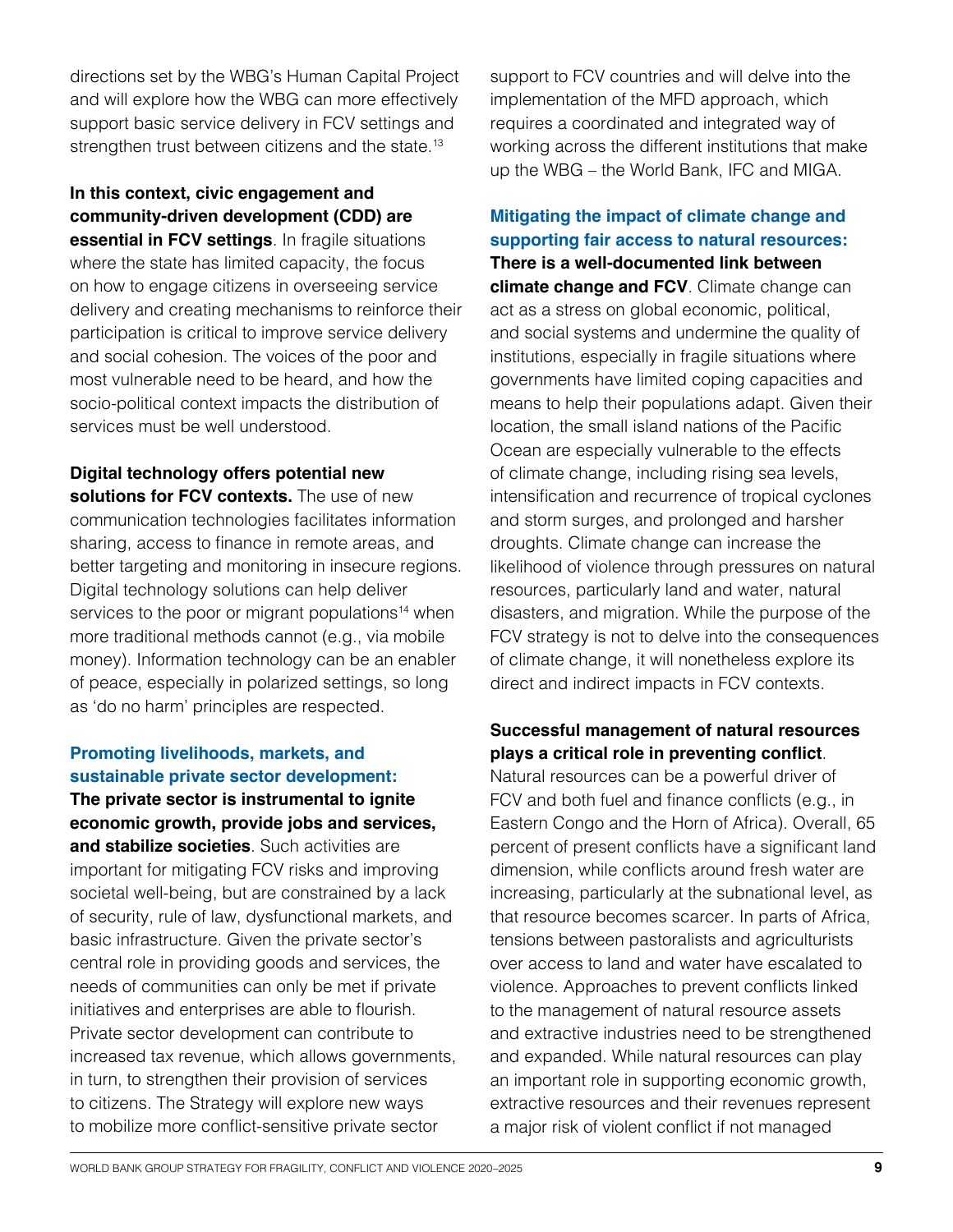transparently and fairly. To this end, "do no harm" principles in investment in extractives at all levels—community, sub-regional, and national are key to supporting conflict prevention.

### **Promoting equity and inclusion, with special focus on gender and youth:**

**Evidence shows that gender equality is a crucial factor in the prevention of violent conflict**. FCV affects men and women in different ways, and exposure to conflict and fragility can shift gender roles in ways that present opportunities for positive change. The FCV Strategy will align with the WBG's Gender Strategy and identify entry points to scale up established interventions that close gender gaps in FCV settings, including by responding to and preventing GBV, as well as identifying how the design and scope of operations to close gender gaps needs to change to strengthen women's access to jobs and other opportunities.

#### **Youth inclusion is equally imperative for**

**peaceful societies.** When charting a new path to growth and employment, it is critical that youth aspire to play a stronger role in their societies. WBG programming needs to further develop the youth angle, including co-designing operations with and for youth. Mainstreaming youth-sensitive approaches into WBG projects has direct and indirect benefits, especially in fragile settings. The WBG should explore, with partner organizations, ways to better support youth as agents of change for peace and prosperity.

#### **Improving data, evidence, and monitoring:**

**Access to accurate, reliable, and timely data on local and regional dynamics is crucial for achieving the international community's development goals.** This is a specific challenge in FCV situations, given the inherent risks associated with working in these areas and the difficulty of assessing success. Having access to accurate insights and analytics in FCV contexts is necessary to ensure lasting impacts and that humanitarian interventions reach the people most in need.

### **The inadequacy of monitoring and evaluation frameworks in FCV situations has emerged as a main challenge in IEG evaluations.**

Given its unique technical expertise, mandate, and presence, the WBG is in a key position to build systems for more reliable data and better evidence-based public policymaking. A major challenge will be to close information gaps in areas with limited access, due to logistical and security constraints. In addition to leveraging innovative and field-appropriate technology, this implies the need to systematically and sustainably build capacity among clients, staff, and partners on the ground to generate structured real-time data.

# 5. THE CHALLENGES OF DELIVERY: THE "4 PS" TO ENHANCE OPERATIONAL **EFFECTIVENESS**

The Strategy will make recommendations for how to adapt the WBG's business model to FCV settings. The Strategy will focus on how the WBG can strengthen its operational effectiveness in FCV, notably through its approach to *personnel, partnerships, processes* and *programming.* The challenges and options listed are not exhaustive and will be further explored throughout the Strategy development process.



### *Personnel*—Strengthening onthe-ground presence and the Employment Value Proposition To achieve the FCV policy

commitments made under IDA18, the WBG will improve its effectiveness in FCV settings. This requires an expanded footprint, one that ensures the right skills are in the right place at the right time. WBG staff—its human capital are at the core of the institution's comparative advantage. In line with FCV policy commitments made under IDA18 on staffing, enhancing the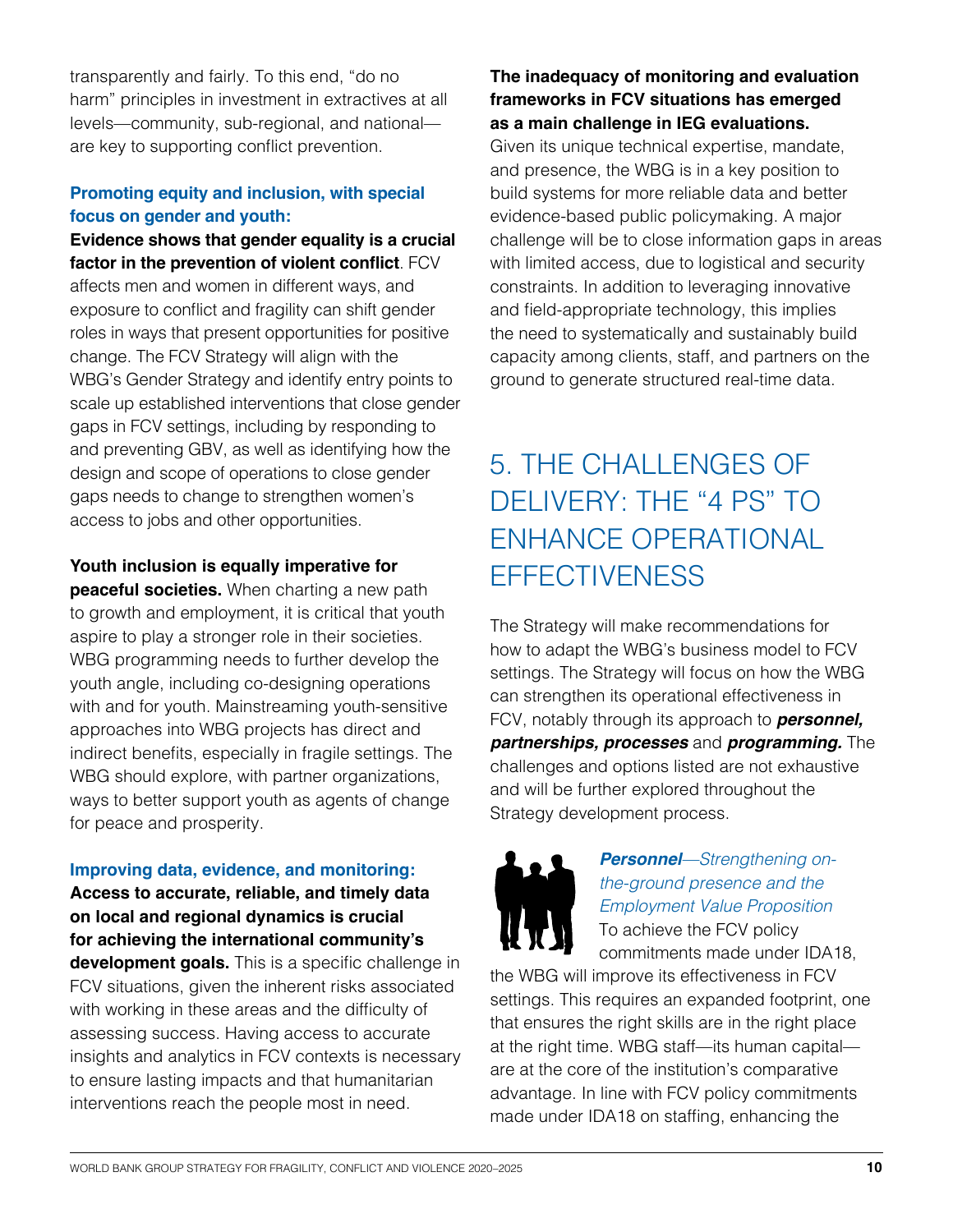incentives and enabling conditions for staff to be more effective, as well as strengthening security and infrastructure, are all critical.



### *Partnerships*—Promoting partnerships as the "new normal" in FCV settings

Working effectively in FCV settings requires strong partnerships with a diverse set of actors. First, it entails broadening the scope of partners in line with the comparative advantage of each organization. The relationship between the UN and the WBG has grown increasingly collaborative vis-à-vis fragile situations, with increased commitment to ensuring more synergies at strategic and operational levels. New instruments and principles for enhanced collaboration (such as the 2017 UN-World Bank Partnership Framework for Crisis-Affected Situations), have helped this strategic partnership become increasingly operational.

In parallel, the WBG is developing alliances with a diverse set of partners, including international platforms (e.g. Sahel Alliance) and organizations such as the International Committee of the Red Cross (ICRC) to leverage these organizations' respective mandates, resources and capabilities and ensure greater collaboration. The Strategy will explore strengthening its partnership with the UN and new ways to work with a diverse set of actors, including humanitarian, security, peacebuilding, private sector and development partners.

In FCV operational contexts, partnership with the IMF will be essential. At the national level, FCV is invariably associated with macroeconomic distortions such as high and rising inflation, rapid depreciation and dollarization, and monetary finance of budget deficits. Balance of payments constraints will be pervasive, and immediate macroeconomic stabilization is typically the first challenge facing a post-conflict government.



# *Processes*—Adapting for increased effectiveness in FCV contexts

Policies that impact the preparation and implementation of WBG operations in

FCV situations may need to be clarified or adapted to strengthen the WBG's operational effectiveness in FCV settings. To this end, stock-taking exercises will help to explore the adequacy of WBG policies, processes and procedures for FCV, identify challenges, and articulate possible improvements to ensure the WBG's processes are fit-for-purpose in FCV settings.



# *Programming*—Addressing the underlying drivers of fragility

Working in FCV contexts requires designing strategies that address

the drivers of fragility and responding holistically to them. The FCV Strategy will build the case for designing FCV-sensitive strategies and portfolios that fundamentally differ from non-FCV programs.

Selectivity and sequencing of programming is of utmost importance in FCV settings. The complexity of such situations paradoxically calls for simple responses but greater selectivity in the way projects are identified and designed. In FCV contexts, local political sensitivities, the oftenlimited capacity of governments and institutions to implement complex policy reforms, and the prevalence of inter- and intra-group tensions all require the careful selection of programs that can most effectively address FCV. The Strategy will therefore propose concrete measures to enhance selectivity and sensitivity to local dynamics*.* 

At the core of implementation challenges lies the inherent contradiction of treating complex multidimensional risks in low-capacity countries with traditional development approaches. In FCV settings, "linear development responses" are unfit for producing tangible results. Therefore, because FCV is both multidimensional and multi-causal, responses must be flexible and multisectoral in nature. Among other areas,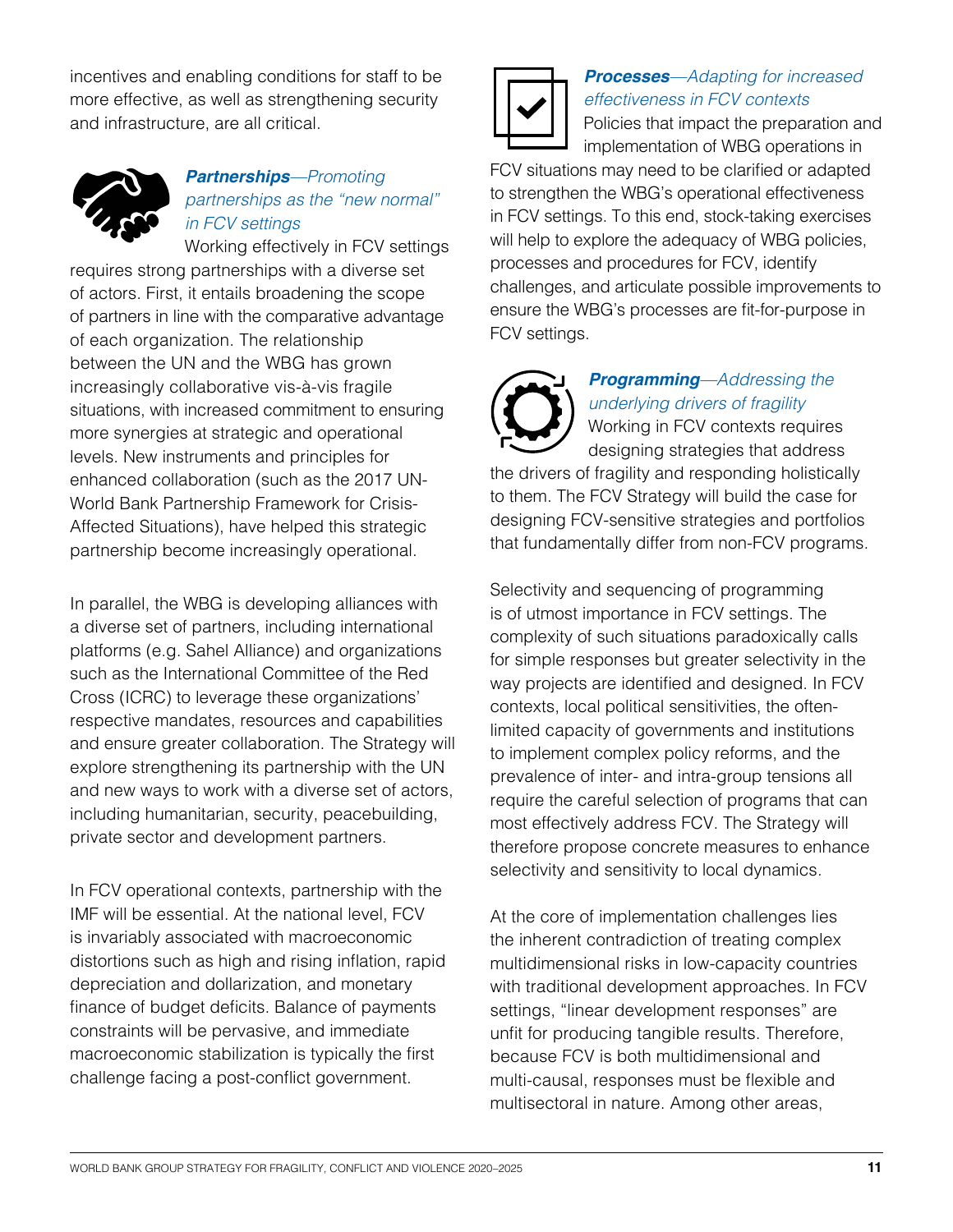the Strategy will explore avenues for greater flexibility in project design, integrating more organic/participatory trial-and-error approaches. It will explore establishing effective delivery mechanisms to address crises and flexibly and transparently direct investments toward windows of opportunities, where and when they exist.

The Strategy will also aim to strengthen the M&E frameworks, most notably by: (i) identifying relevant quantitative and qualitative indicators to understand how fragility and violence change and are affected by various interventions; (ii) collecting reliable and representative data<sup>15</sup> in insecure and low-capacity environments; and (iii) having well-designed theories of change of the various parameters that impact fragility and of the consequences of interventions.

It is also important to develop a strong value proposition to provide additional financing to fragile MICs. With the endorsement by the WBG's shareholders in 2018 of a \$13 billion general capital increase (GCI), there is a significantly stronger focus on FCV in MICs. The GCI recognized the need to do more to respond to the economic and fiscal pressures faced by MICs when confronted with external shocks and high violence and crime rates.

# 6. STRATEGY DEVELOPMENT PROCESS AND TIMELINE

The Strategy development process will be conducted by a core team comprised of management and staff from across the WBG. This multisectoral team will be coordinated by the FCV Senior Director and include representatives from IFC and MIGA, Regions, Global Practices, and corporate units.

In addition, thematic working groups have been formed to focus on key strategic issues. The FCV Strategy will also draw upon the knowledge and experience of an external sounding board. This will be comprised of leading FCV experts from government, academia, the private sector, and international organizations.

The Strategy will be the product of global consultations with external stakeholders that are planned between April to September 2019. Consultations will seek to integrate stakeholders' inputs, adopt lessons learned, and reflect best practices so as to inform the Strategy and ensure a broad and fully inclusive process.

External consultations will be held with a range of relevant stakeholders in two phases (in-person and online).

- **Phase 1** (April–June 2019): In-person and online consultation on the FCV Strategy concept.
- **Phase 2** (August-September 2019): Online consultation on the draft FCV Strategy document.

A note to guide the in-person and online consultations will be available on the WBG's consultation website, at: <http://worldbank.org/fcvconsultations>

#### **Phase 1**

#### **Consultation on the FCV Strategy Concept Note**

This phase will consist of face-to-face meetings at the national level. Stakeholders will have the opportunity to provide inputs to the FCV strategy concept in-person and online via the consultation website. Interested individuals will be able to provide written comments through the website and by email to **[FCVConsultations@](mailto:FCVConsultations@worldbank.org)** [worldbank.org](mailto:FCVConsultations@worldbank.org). An online questionnaire form, the consultation schedule, its timeline and agendas, participant lists, and summaries of public consultation meetings will be made available on the website. The Strategy Concept Note will be made available on the website in Arabic, English, French, and Spanish. A summary of key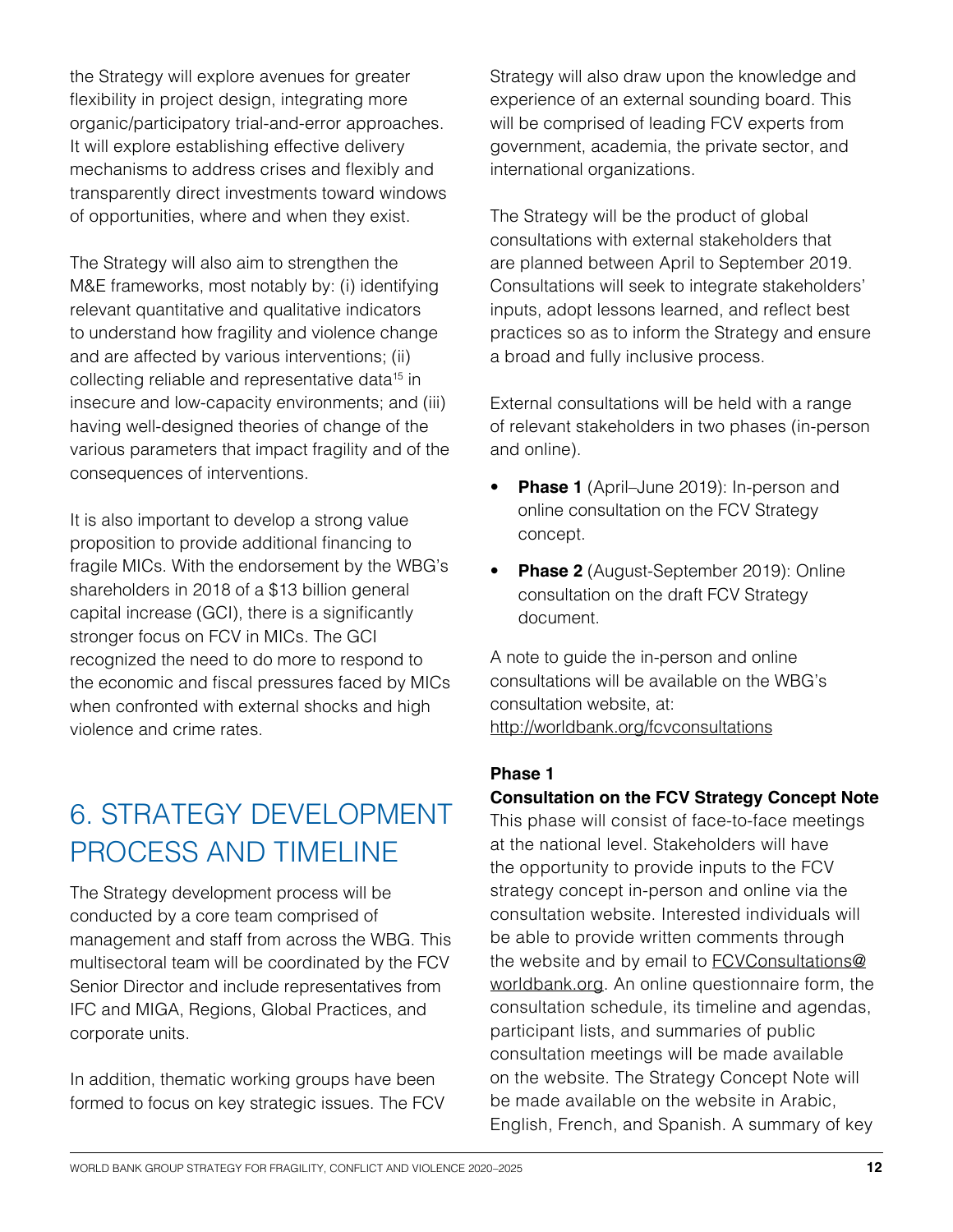issues raised during Phase 1 consultations will also be posted on the website. During this time, the WBG will convene a series of dialogues with selected experts on areas related to the Concept Note to inform the analysis and help shape the development of a first draft strategy.

#### **Phase 2**

#### **Consultation on the Draft FCV Strategy**

Following the completion of Phase 1 consultations, the WBG will review the information and inputs gathered during the consultation process and prepare a draft strategy. For a two-month period (August–September 2019), the draft will be posted on the consultation website for final comment and feedback. A summary of key issues raised during Phase 2 consultations will be posted on the consultation website. The final FCV Strategy will be posted on the website by December 2019.

The team will seek the views and inputs of various stakeholders, including: (i) representatives of borrowers; (ii) representatives of donors; (iii) the UN, the EU and other regional/international organizations; (iv) civil society organizations at the global, national, and local levels; (v) multilateral and bilateral development partners; (vi) private sector representatives and foundations; and (vii) academic institutions and think tanks.

The overall strategy development process timeline will extend throughout 2019:

#### **April–June**

PHASE 1: Consultations

#### **August–September**

PHASE 2: Online Consultations

#### **November**

Presentation to the WBG Board and Launch of Strategy

#### **PHASE 1**

**Consultation on the Strategy Concept Note** Online and Face-to-Face APRIL–JUNE 2019

#### **PHASE 2**

**Consultations on the Draft Strategy Online** AUGUST–SEPTEMBER 2019

**Presentation to the WBG Board** NOVEMBER 2019